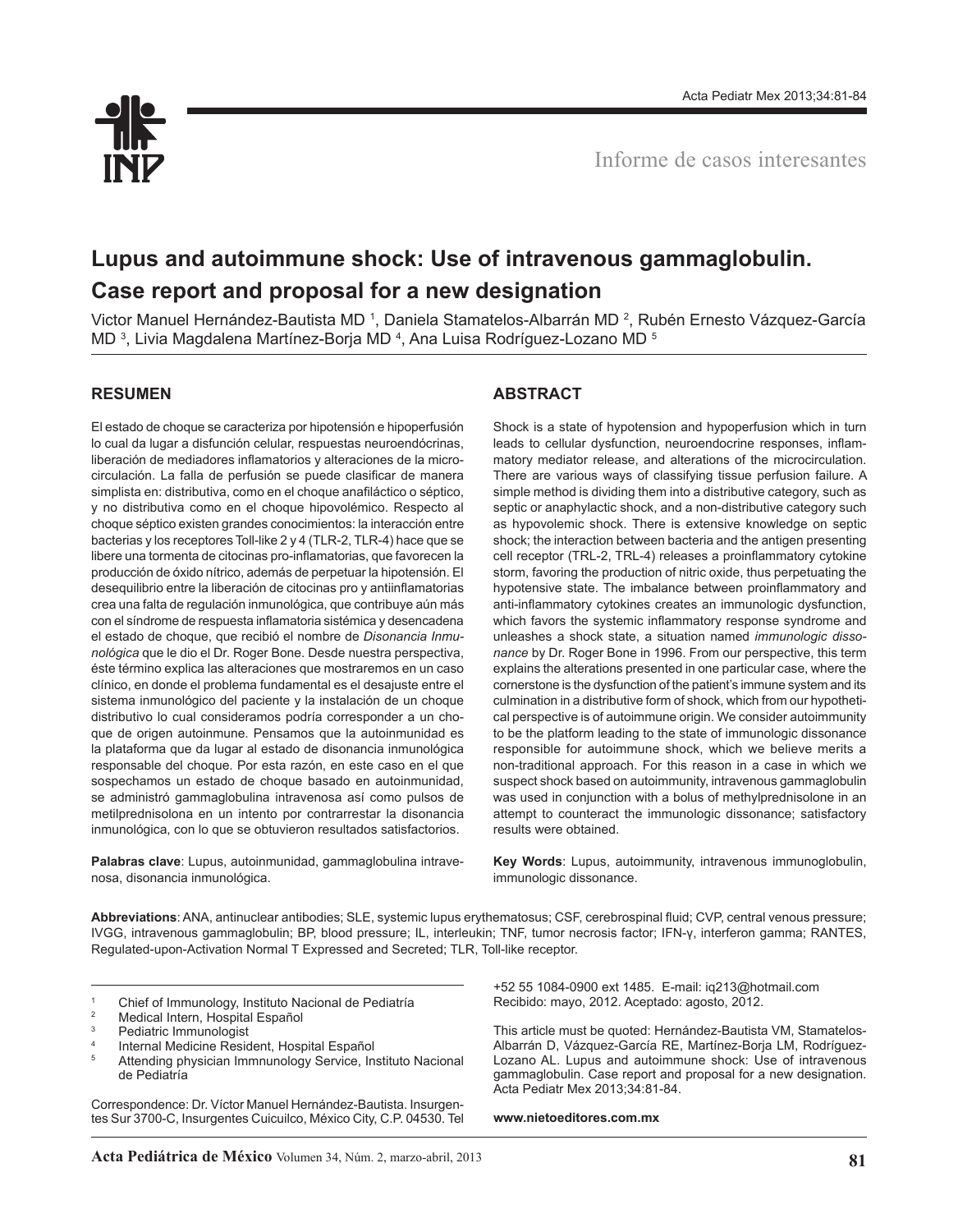10 year-old male, resident of Hidalgo, Mé-<br>xico, who presented with muscle weakness<br>which impeded walking, heliotrope erythema,<br>Gottron papules in November 2004. Based on<br>the myopathic pattern found on the electromyography xico, who presented with muscle weakness which impeded walking, heliotrope erythema, Gottron papules in November 2004. Based on juvenile dermatomyositis was diagnosed. Treatment with prednisone and methotrexate was given. Due to lack of improvement, the patient was referred to our Instituto Nacional de Pediatría. He developed persistent thrombocytopenia <100,000 and lymphopenia <1500; he had epileptic seizures without apparent cause, positive ANA, and malar rash, all of which substantiated systemic lupus erythematosus (SLE) ACR criteria. Treatment was initiated with oral cyclophosphamide 3 mg/kg/day, and prednisone 1 mg/kg/day. On February 23, 2005 he presented with fever and suffered generalized tonicclonic seizure. A complete work-up was done with the following findings: CBC: RBC, 4.25; Hb, 13.1 mg/dL; Hct, 40%; WBC, 4600 10^3/µl, NA 3500 10^3/µl, LA 1000 10^3/µl, Mon 1000 10^3/µl, Plat 52000/µl, Arterial gas PH 7.37 PO2 89.6 PCO2 27.6 HCO3 15.8 CO2T 16.6 Sat 96.7% Lactate 25, C3 91, C4 19.7**,** CRP 0.44, antiDNAds (-), ANCA (-), anti-B2 glicoprotein 1 (-), Anti-cardiolipin (-). A brain CAT scan was reported as normal, lumbar puncture with normal CSF and negative cultures. The patient presented with tachycardia, weak peripheral pulses, altered state of consciousness and hypotension four hours after the onset of symptoms, for which he received two IV Hartmann solution boluses. A central catheter was placed; a CVP of 2  $mmH_2O$ , which required inotropic support with 10 mcg/kg/min of dopamine; this improved the peripheral pulses, blood pressure and spontaneous diuresis. Once cultures were obtained, a double antibiotic therapy was initiated with IV dicloxacillin and 1.5g ceftriaxone bid. Ten hours later the patient presented hemodynamic decompensation, and once more, altered state of consciousness, a CVP of 1 and a BP of 80/30 mmHg. A bolus of methylprednisolone 30 mg/kg/dose was administered, along with a dose of IV gammaglobulin 1 g/kg (IVGG), which resulted in clinical and hemodynamic improvement, with a BP of 110/70 mmHg and normal body temperature. The patient's hemodynamic course is depicted in figure 1. The patient is currently under treatment with cyclophosphamide OD and dexamethasone. He is in good clinical condition and without lupus reactivation.





CVP: Expressed in cmH2O, Blood pressure expressed in mmHg Gammaglobulin IV 1g/Kg and bolus of methylprednisolone 30mg/Kg

**Figure 1.** Evolution in time of the hemodynamic condition.

#### **DISCUSSION**

This case is an example of a patient with an autoimmune disease which is clearly active, with thrombocytopenia, lymphopenia, hypocomplementemia, epileptic seizures, and who presented a sudden onset of distributive shock. Treatment was initiated with IV fluids, antibiotics and vasopressors without clinical improvement. Due to the sluggish course and lack of evidence of an infection, IVG was given in addition to a bolus of methylprednisolone, which lead to a clinical recovery with rapidly progression to hemodynamic stability, not related to the effect of antimicrobials. This fact supports the theoretical concept of how the use of steroids, through their negative regulation via transcriptional effects on genes that encode cytokine expression, along with the use of IVG which regulates the idiotype-antiidiotype net, and the direct block of cytokine expression can be, and in fact is, useful in reverting the specific form of shock described.<sup>9</sup> We consider that the patient was not in a septic shock since C reactive protein was normal with negative cultures and because following the administration of IVG and methylprednisolone, improvement was remarkable. We propose that the autoimmune process unleashed the state of immunologic dissonance in our patient, leading to a distributive form of shock which responded satisfactorily to a non-traditional approach, such as the use of IVG and high dose steroids.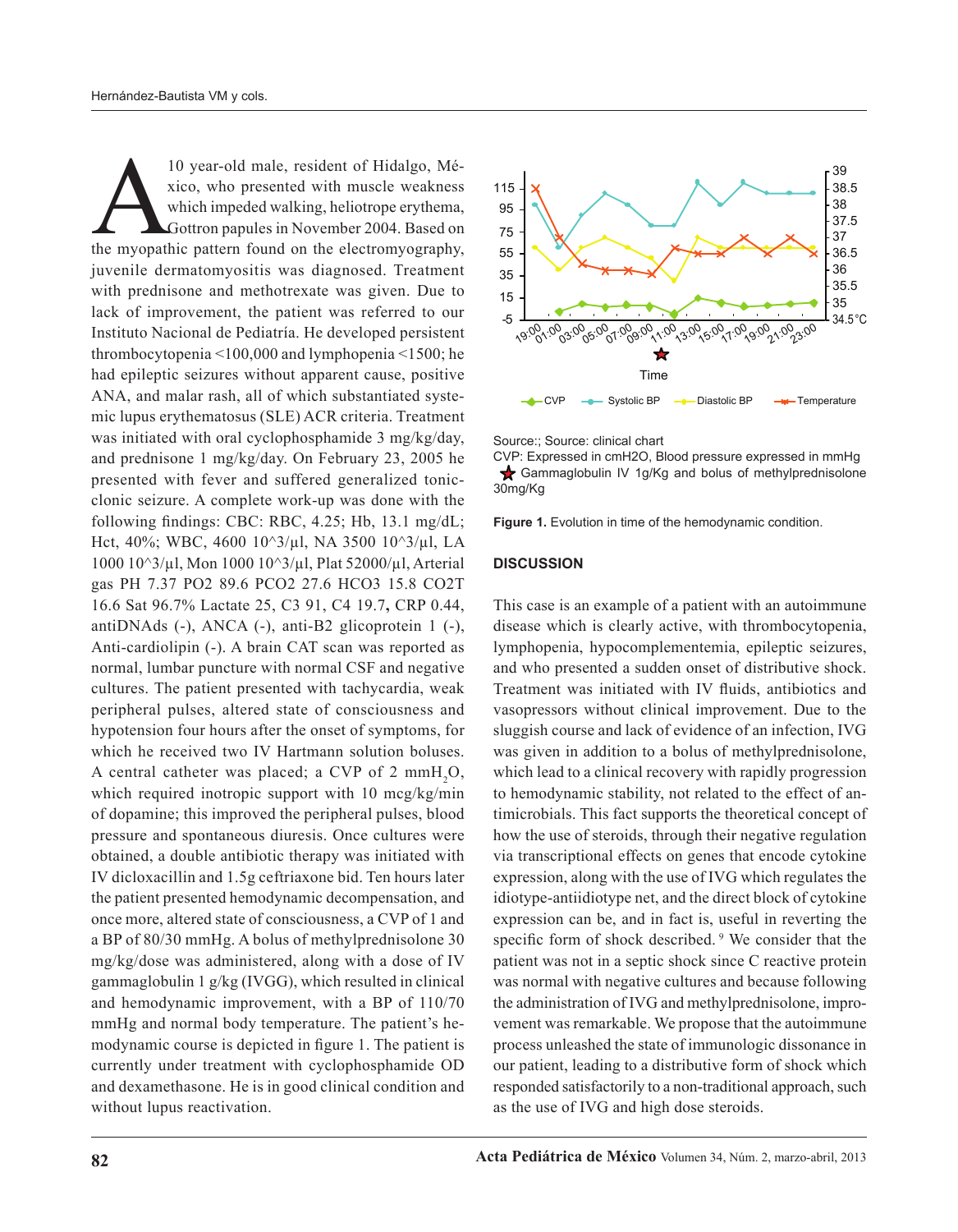### **Autoimmune shock hypothesis**

Autoimmunity is the result of the interaction of susceptible genes and environmental factors, which generates antibody and pathogenic immune-complex production. This process requires B and T cell hyperactivity, as well as failure of multiple immunoregulators circuits; it leads to the loss of immunologic tolerance, adopting the role of autoantigens and resulting in an autoimmune response. 18 This process is carried out by the innate immune response through antigen presenting cells which release growth factors, nitric oxide, prostaglandins, leukotrienes, metaloproteinases and proinflammatory cytokines (IL-1, IL-2, IL-6, IL-8, IL-12, TNF- $\alpha$ , interferon- $\gamma$ ), the last of which increases the inflammatory response and activate the specific immunity.<sup>4</sup> Macrophage activation has a tendency to give rise to the production of proinflammatory cytokines such as IL-12. <sup>15</sup> This cytokine directly stimulates TH1 differentiation, perpetuating a proinflammatory state. 16 This is exacerbated by the diminished differentiation of CD4+ T lymphocytes towards Th17 regulating T lymphocytes due to the specific circulating cytokines. In specific immunity B and T cells become hyperactive due to the loss of immunologic tolerance. 18 Therefore, in cellular immunity there is an alteration causing an overexpression of Th1 T lymphocytes, which causes an excessive production of proinflammatory cytokines. Each cytokine has a specific biologic effect: IL-1 induces fever, activates the endothelium, and acts as an acute phase reactant. IL-2 favors T Lymphocytes (TL), NK and B Lymphocytes (BL) proliferation and activation. IL-6 participates in fever, endothelial cell activation, BL proliferation, and acts as an acute phase reactant. IL-12 promotes Th1 differentiation and increases IFN-γ synthesis. TNF- $\alpha$  has important effects on the pathogenesis of fever, activates endothelial cells, is an acute phase reactant, and participates in apoptosis. Its involvement in autoimmunity is important due to the fact that it promotes itself.  $5$  TNF- $\alpha$ is one of the most potent cytokines involved in the immunopathogenesis of shock. 17 IFN-γ activates NK cells. On the other hand, hypocomplementemia reflects the overstimulation of this system secondary to the consumption of factors, especially C3 which correlates it in an inversely proportional manner to the expression of antibodies against ds DNA, resulting in exacerbated cytotoxicity. All of these immunologic mechanisms create a domino effect which favors the proinflammatory state and cellular damage and reflect the consequential process of immunologic dissonance.

A disease characterized by these alterations is SLE, which is the underlying disease in the patient presented. Multiple cytokine-mediated alterations have been demonstrated in patients with SLE. 15,16 For example, IFN-γ produced by TL and NK is a potent inductor of chemokines which favors the expression and activation of inflammatory cells.<sup>11</sup> IL-2 is a classic Th1 cytokine of great importance in patients with SLE since IL-2 receptors are directly associated with disease activity. 12 An increase in IL-12, IL-18 and IL-8 has also been observed in patients with active lupus 13,15,16; all of these interleukins are mainly proinflammatory, they promote the expression of Th1 and participate in chemotaxis of the cells involved in the inflammation cascade. <sup>16</sup> The elevated TNF- $\alpha$  and IL-10 levels observed in these patients reflects the hyperactivation of the cells responsible for the excessive autoantibody production. The cytokines activate the endothelium, which in turn produces unwarranted amounts of nitric oxide. 17 TNF- $\alpha$  and IL-1 activate the neutrophils which damage the endothelium and release molecules which favor vascular permeability. All of these mechanisms induce hypotension and decreased tissue perfusion, causing a state of shock.

At present we can refer to a state of immunologic dissonance as it was conceived by Dr. Roger Bone: "The proinflammatory and anti-inflammatory forces may ultimately reinforce each other, creating a state of increasingly destructive immunologic dissonance"<sup>1</sup>, which contributes to a distributive shock, but not caused by an infectious, neurogenic, or allergic etiology. For this reason we propose a new term: Autoimmune Shock. This shock is different from an infectious entity in that the initial stimulus does not depend on peptidoglycans, polysaccharides, or superantigens, <sup>2,3,8</sup>, but on the multiple dysregulation mechanisms resulting in the release of proinflammatory cytokines. Autoimmune shock occurs as in this case, in patients with an underlying autoimmune disease in which all other etiologies responsible for shock have been ruled out. As previously mentioned, all immunologic interactions which take place in patients with active autoimmune disorders generate a state of stress in the strict sense of the word, such as Dr. Hans Selye pointed out, possibly being so significant as to unleash a state of shock <sup>19</sup>.

Within our proposal we suggest that in the presence of this entity, i.e., an autoimmune shock, it is necessary to change the traditional approach to shock. For this reason we propose the use of intravenous gammaglo